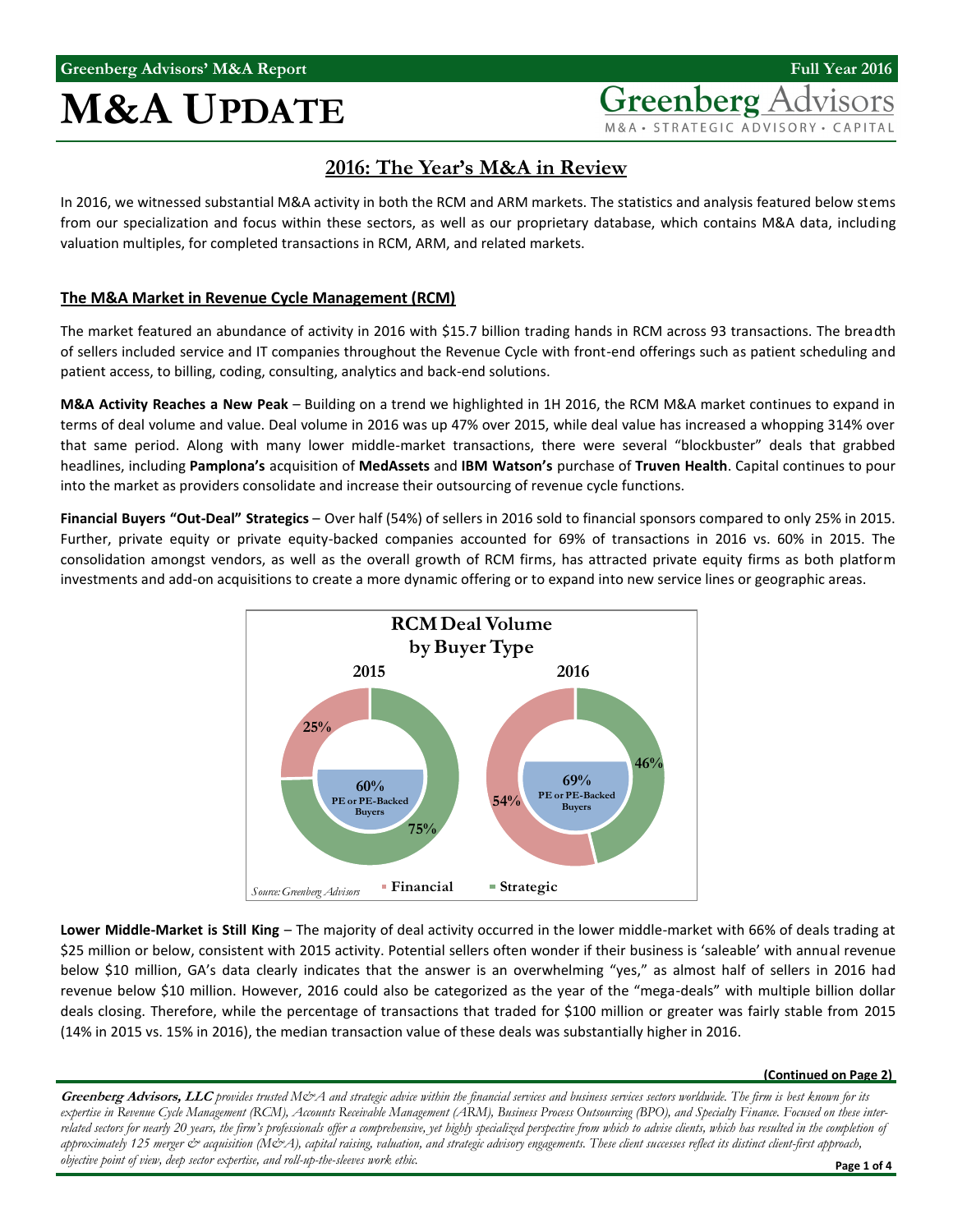## **Greenberg Advisors' M&A Report**

## **M&A UPDATE**

**Greenberg** A M&A · STRATEGIC ADVISORY · CAPITAL

**Full Year 2016**

**Technology Continues to Attract** – As also noted in our 1H 2016 analysis, buyers aggressively targeted RCM companies that offer either SaaS-based solutions or tech-enabled services. These technologies, while typically outward facing, can also be used internally as a way to streamline processes, drive efficiencies, and reduce manual labor. These solutions often lead to increased profitability and companies offering them command higher multiples in the market. Approximately 75% of sellers offered a technology component, of which 36% also offered non-IT services. The most common technology offerings in 2016 were in Analytics, Patient Scheduling and Communication, and EHR/EMR.



**Deal Multiples Are Up** – The median EBITDA multiple rose 38% in 2016. We attribute this sharp increase to the prevalence of blockbuster deals and sellers with technology offerings. In addition, buyers seeking other unique differentiators have proven their willingness to pay premium values, which has further driven up the multiples.

**Closing Thoughts** – We expect these trends to continue to fuel deal activity in 2017. Even with the future of the Affordable Care Act in question, vendors will need to meet increased client needs in an evolving market.

#### **(Continued on Page 3)**

Greenberg Advisors, LLC provides trusted M&A and strategic advice within the financial services and business services sectors worldwide. The firm is best known for its *expertise in Revenue Cycle Management (RCM), Accounts Receivable Management (ARM), Business Process Outsourcing (BPO), and Specialty Finance. Focused on these inter*related sectors for nearly 20 years, the firm's professionals offer a comprehensive, yet highly specialized perspective from which to advise clients, which has resulted in the completion of *approximately 125 merger & acquisition (M&A), capital raising, valuation, and strategic advisory engagements. These client successes reflect its distinct client-first approach, objective point of view, deep sector expertise, and roll-up-the-sleeves work ethic.*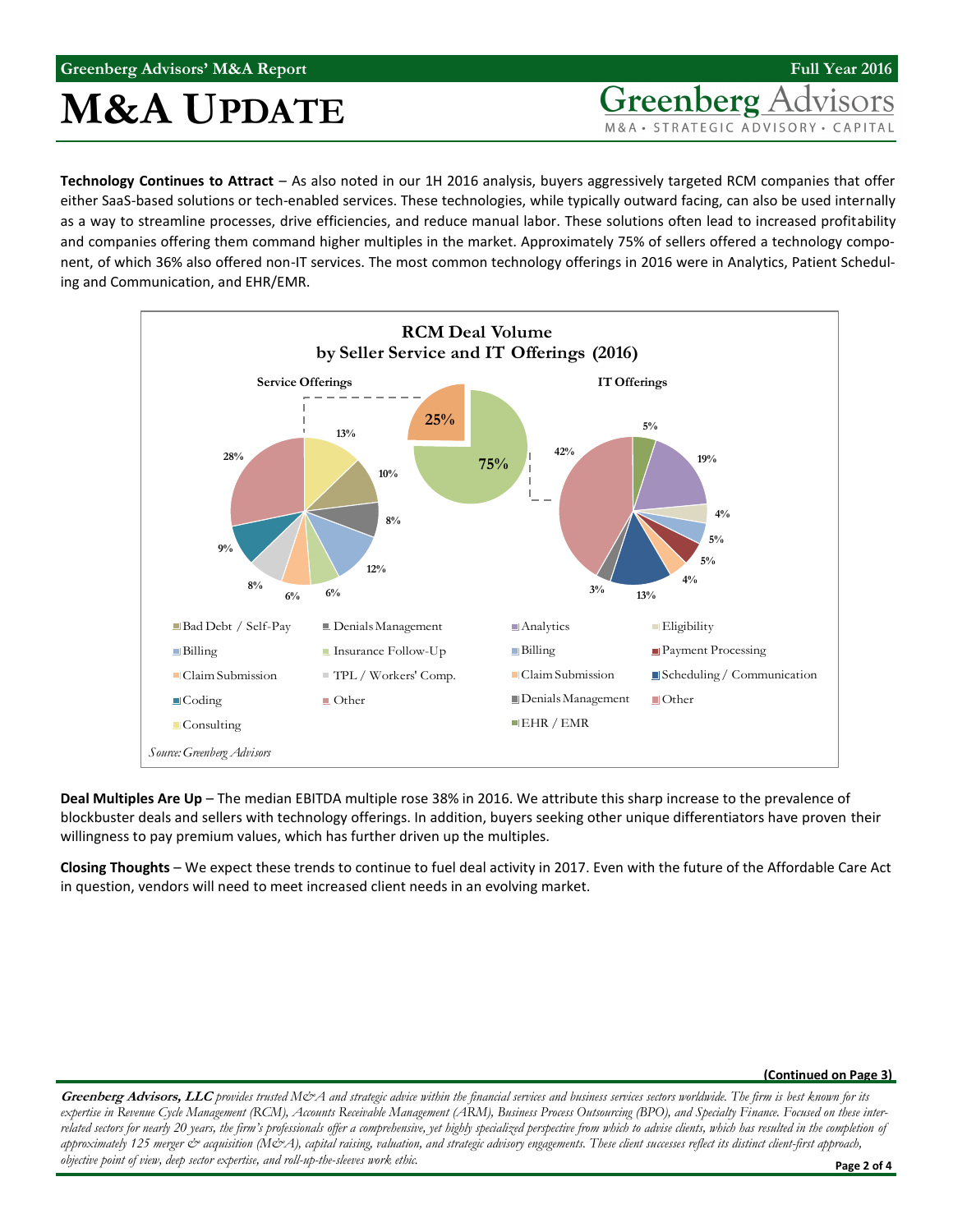# **M&A UPDATE**

Greenberg A M&A · STRATEGIC ADVISORY · CAPITAL

### **The M&A Market in Accounts Receivable Management (ARM)**

The 28 deals that closed in 2016 represented over \$3.7 billion in deal value (an 8% increase from 2015). As expected, the median deal value rose almost 100% in 2016 as consolidation continues to occur within the debt collection industry, resulting in much larger companies.

**Action at Both Ends of the Market** – The majority of deals (57%) that closed in 2016 were under \$25 million in value, however, 29% of the transactions were completed for over \$100 million. This wide range demonstrates the diverse interest in both the lower-end of the market, where in most cases, strategic entities acquire companies in an effort to gain access to new markets or clients, and the upper-end of the market such as Alorica's acquisition of EGS.



**Dept. Of Ed. will Create M&A** – ARM firms that operate within the Education sector accounted for 21% of the transactions in 2016. We expect that the recent announcement from the Dept. of Education will lead to an increase of M&A activity within this market as the veil of uncertainty has been removed. The announcement will yield opportunities for those looking to sell, whether they were one of the "chosen" companies or not.

**Consolidation Begets Consolidation** – Two of the more active sectors are the financial and healthcare markets, with 54% and 46% of sellers operating in these markets. This is the direct result of consolidation amongst creditors and providers as well as increased regulatory oversight. With respect to the mergers happening at the creditor and provider level, this is forcing vendors to grow to meet increased demands. Further, the regulatory environment is causing financial institutions and healthcare providers to reduce the number of vendors they utilize, which is intended to provide them with greater oversight and therefore less exposure to risk.

#### **(Continued on Page 4)**

Greenberg Advisors, LLC provides trusted M&A and strategic advice within the financial services and business services sectors worldwide. The firm is best known for its *expertise in Revenue Cycle Management (RCM), Accounts Receivable Management (ARM), Business Process Outsourcing (BPO), and Specialty Finance. Focused on these inter*related sectors for nearly 20 years, the firm's professionals offer a comprehensive, yet highly specialized perspective from which to advise clients, which has resulted in the completion of *approximately 125 merger & acquisition (M&A), capital raising, valuation, and strategic advisory engagements. These client successes reflect its distinct client-first approach, objective point of view, deep sector expertise, and roll-up-the-sleeves work ethic.*